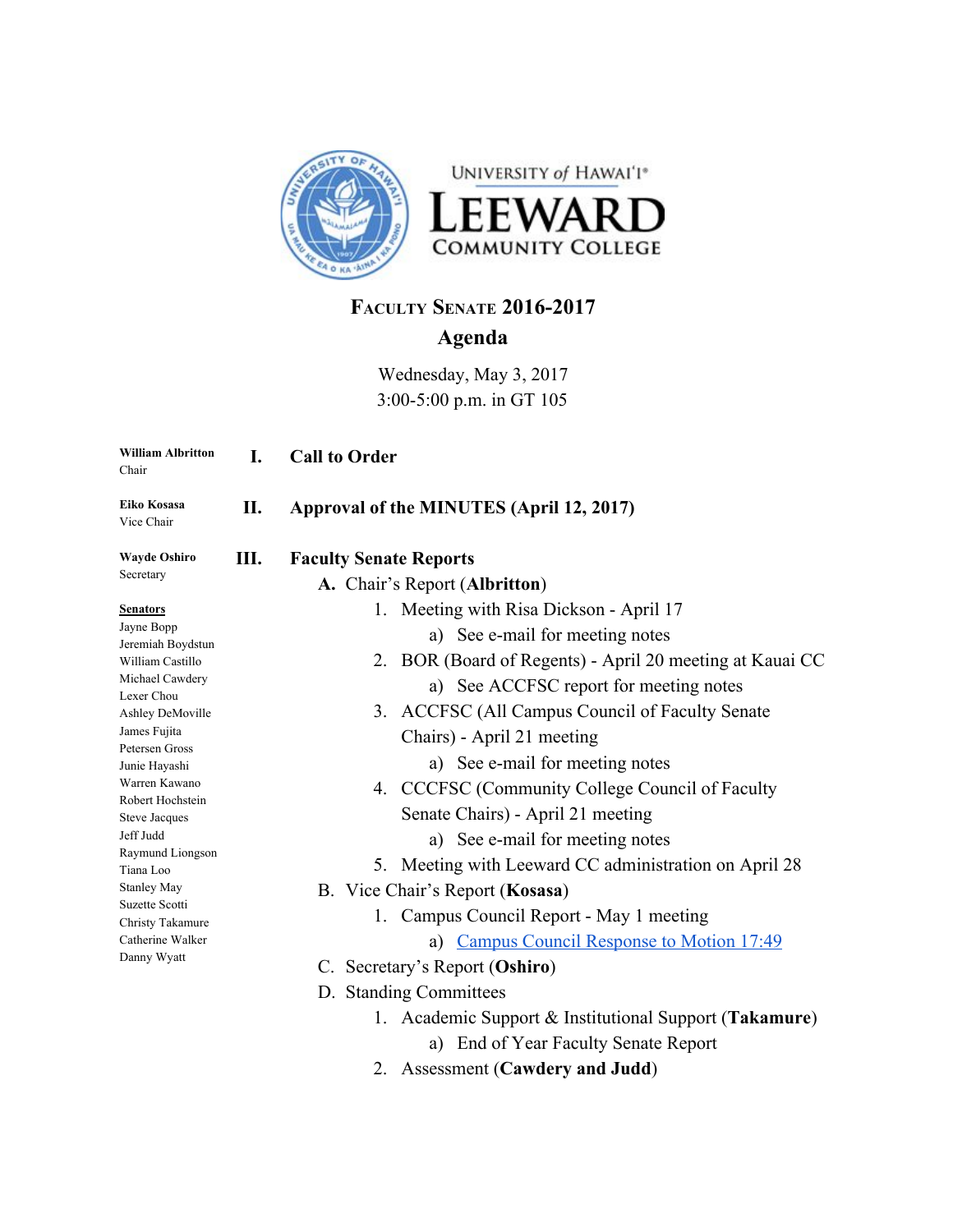- a) Voting item: [Back Language Credit Motion](http://www2.leeward.hawaii.edu/facultysenate/sites/default/files/assessment_committee_back_language_credit_revisions_faculty_senate_motion_0.pdf) (Candy Hochstein, Keppa Badis)
- b) Discussion item: Proposal for Faculty Senate to make direct resource requests in the Institutional Planning and Assessment Cycle
- c) [Policy on Assessment](http://www.leeward.hawaii.edu/files/L5.210PolicyonAssessment.pdf) needs to be reviewed
- d) [Policy on Annual Program Review](http://www.leeward.hawaii.edu/files/L5.202_Policy_on_Annual_Program_Review.pdf) needs to be reviewed
- e) [End of Year Faculty Senate Report](http://www2.leeward.hawaii.edu/facultysenate/sites/default/files/assessment_committee_annual_report_2016-2017.pdf)
- 3. Budget & Planning (**May**)
	- a) Summer Ad Hoc Committee to revise the Planning Process: Della Teraoka is asking for Faculty Senate Representative: Budget Committee Chair or designee.
	- b) End of Year Faculty Senate Report
- 4. Curriculum Committee (**Fujita**)
	- a) [End of Year Faculty Senate Report](http://www2.leeward.hawaii.edu/facultysenate/sites/default/files/curriculum_committee_year-end_report_2016-2017.pdf)
- 5. Distance Education (**Gross and Kawano**) a) [End of Year Faculty Senate Report](http://www2.leeward.hawaii.edu/facultysenate/sites/default/files/de_committee_report_2016-2017.pdf)
- 6. Elections (**Castillo and Hayashi**) a) [End of Year Faculty Senate Report](http://www2.leeward.hawaii.edu/facultysenate/sites/default/files/electionscommitteereport2017.pdf)
- 7. Faculty (**Wyatt**)
	- a) [End of Year Faculty Senate Report](http://www2.leeward.hawaii.edu/facultysenate/sites/default/files/leeward_cc_faculty_committee_final_report_5.3.17.pdf)
- 8. General Education (**Scotti**)
	- a) [End of Year Faculty Senate Report](http://www2.leeward.hawaii.edu/facultysenate/sites/default/files/general_education_report_for_2016-2017.pdf)
- 9. Legislative Relations (**Jacques and Liongson**)
	- a) [End of Year Faculty Senate Report](https://drive.google.com/file/d/0B8cCHxHHk2c_NUJiZ3dWclYtM2c/view)
- 10. Student (**Bopp and Chou**)
	- a) At Leeward CC, changing the grading option has to be done by the end of the late registration; however, this is not a systemwide policy. For example, Windward CC has a different policy: [https://windward.hawaii.edu/admissions\\_records/](https://windward.hawaii.edu/admissions_records/Credit_No_Credit.pdf) [Credit\\_No\\_Credit.pdf](https://windward.hawaii.edu/admissions_records/Credit_No_Credit.pdf)
	- b) [End of Year Faculty Senate Report](http://www2.leeward.hawaii.edu/facultysenate/sites/default/files/facultysenatestudentaffairscommitteereport.pdf)
- E. Ad Hoc Committees
	- 1. Alternative Course Schedule (**Boydstun and Chou**)
		- a) [End of Year Faculty Senate Report](http://www2.leeward.hawaii.edu/facultysenate/sites/default/files/alternativeschedulecommitteeendofyearfacultysenatereport2017.pdf)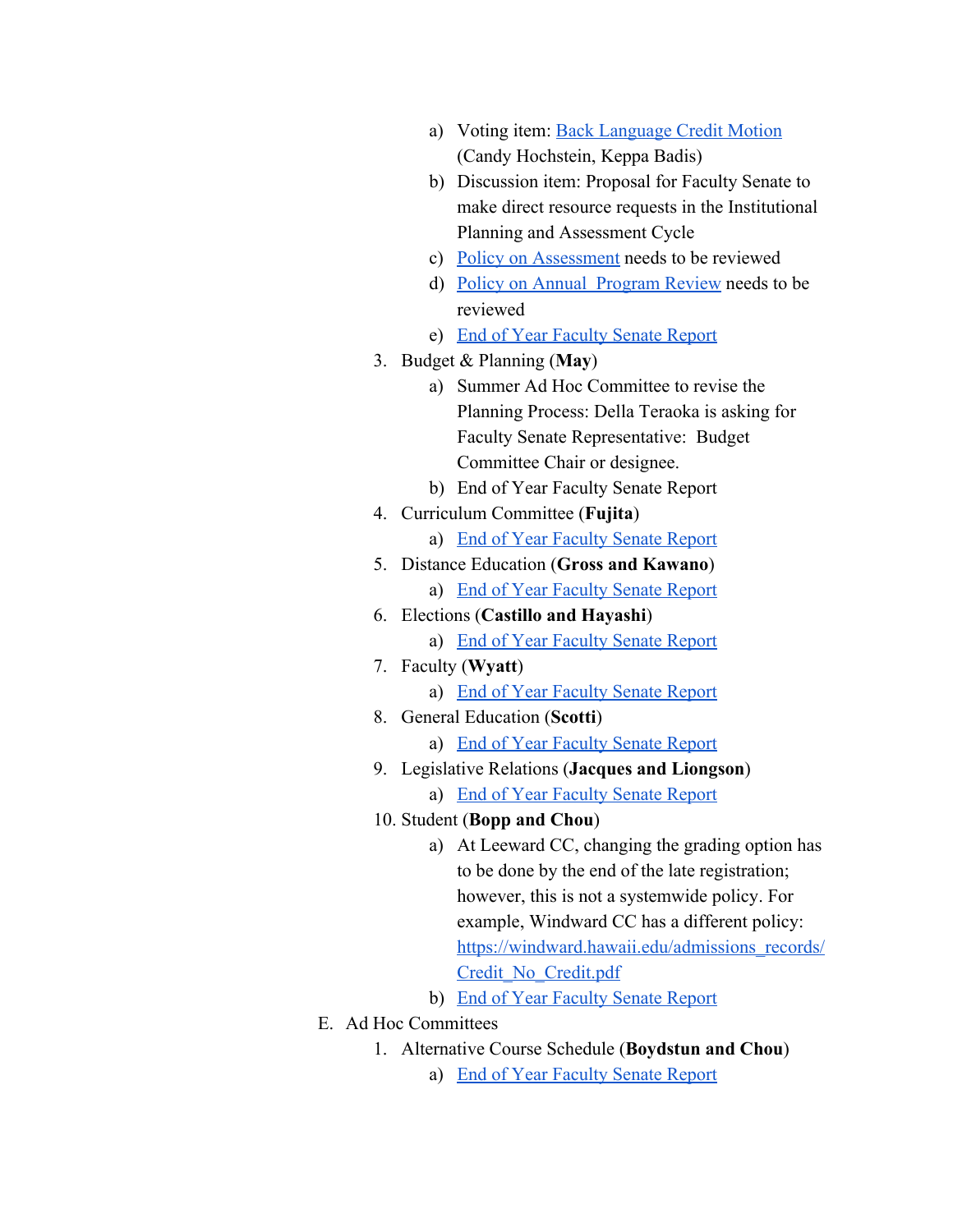- 2. Course Evaluation System (**Oshiro** and **Walker**) a) [End of Year Faculty Senate Report](http://www2.leeward.hawaii.edu/facultysenate/sites/default/files/2016-17year-end-report-ces-committee_0.pdf)
- 3. Policy on Curriculum Review and Revision (**Boydstun**)
	- a) [End of Year Faculty Senate Report](http://www2.leeward.hawaii.edu/facultysenate/sites/default/files/committeeonpolicyoncurriculumreviewandrevision2017annualreport.pdf)

#### IV. **Old Business**

A. TBD

#### V. **New Business**

- A. Innovation Fund and Turnitin: Della Teraoka has offered the innovation funds for anyone in the Faculty Senate who thinks Turnitin.com is important
- B. In early fall 2017, create a FS Ad Hoc Committee to create, distribute, and communicate results of a FS survey to the campus for fall 2017 for FS feedback (Albritton)
- C. Campus wide proposal to prohibit students from using cell phones during class (Scotti)

### VI. **Announcements**

A. Thanks, y'all!!

## VII. **Adjournment**

A. Next regular meeting date and time: **late August or early September 2017, Wednesday, 3-5pm in GT 105**